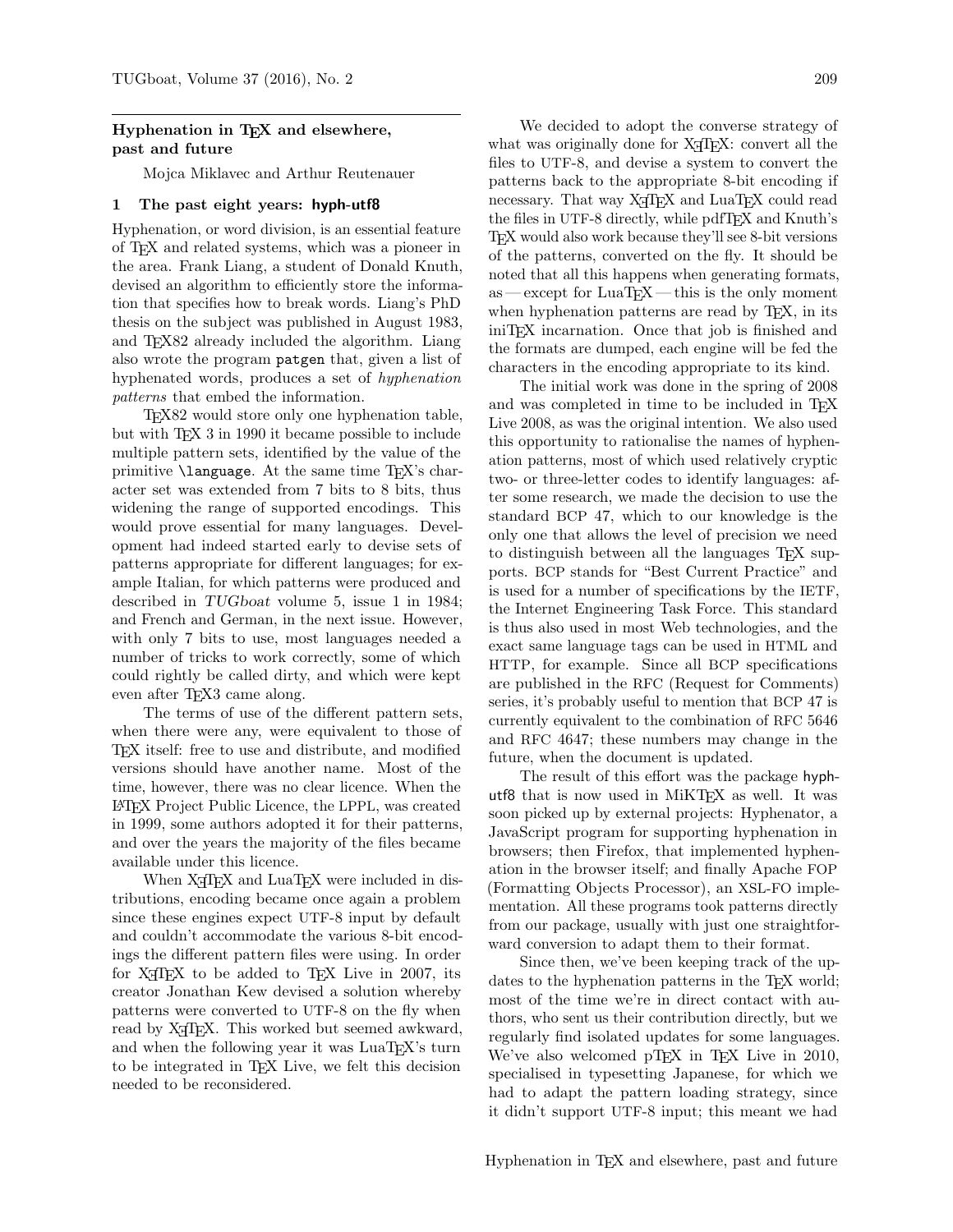to give up on the idea of converting patterns on the fly, and thus provided 8-bit versions of all patterns that would be used for pTEX only; the UTF-8 encoded files serve as the master data. And we're constantly trying to clarify the licence terms of the patterns. We feel we have a very good momentum in the T<sub>E</sub>X community, and the tex-hyphen mailing list (http://lists.tug.org/tex-hyphen), that's been driving the effort since we started it, has become some sort of town square to discuss many languagerelated topic in the T<sub>EX</sub> world, far beyond the subject of hyphenation.

The rest of the free software world, however, is a completely different story. The attentive reader will have noticed that some names are missing from the above list of projects we're collaborating with, and indeed we had little interaction with the developers of the existing free word processors. Some conversations took place, to be sure, but there was no concerted effort to collect all patterns in a central place, or decide what list of licences was acceptable for the different projects.

At the time OpenOffice was the most widespread of the word processors from the free software world, and pattern sets had already been adapted for its use, starting some time before hyph-utf8 was created. The conversion was usually done for one file at a time, with no coordination between the languages, much like in the past individual pattern sets were uploaded on a one-off basis to CTAN. On occasion patterns were created for new languages, which we took over when we became aware of it. There was also a lot of talk about the licences of different pattern files, and some changes came back to us because of that. By then all major free software licences were used by pattern files: GPL, LGPL, n-clause BSD for different values of  $n$ , MIT, LPPL of course, and some free-form text. The expansion of these acronyms is left as an exercise to the reader (but read on for a partial cheatsheet). In addition, some people were apparently asked to sign a contributor licence agreement (CLA), that is, an express agreement between the authors and the organisation responsible for OpenOffice. We are still unclear as to why it was so, but to our knowledge this hasn't been the case since the Apache Software Foundation took over the maintenance of OpenOffice in 2011.

Not much happened on this front for a few years, until it was time for Google to join the party. In September 2015, and then again in December of that year, many pattern authors were contacted with requests to once again change the licence of the files, with little explanation of why they were asked to do so. It took us some research to understand what

was happening: hyphenation had been added to the operating system Android, and Google was thus interested in using the hyphenation patterns available for T<sub>F</sub>X and other free software, but they had some restrictions relating to licences. As it turned out, the LPPL was the one that caused most problems for them. There was also a secondary suggestion to add the hyphenation patterns to Unicode's Common Locale Database Repository (CLDR), a large project collecting linguistic data for many languages; there were also legal obstacles to that at the time.

There followed several weeks of extensive discussion, hardly interrupted by Christmas and New Year's Eve, between pattern authors, ourselves, and representatives of Google, soon joined by developers from Mozilla (for Firefox), LibreOffice — by now the most active free software office suite — and even Amazon (for software running on Kindle), over the course of which many, many emails were exchanged and went several times round the planet. Conversations that had started among maintainers of patterns for some language inflated to include more and more contributors, spilled over unto mailing lists, took a side road to discuss the respective merits of different licences, turned around to question the motivation of the requesters, deflated back again to wonder what the exact wording of a licence statement should be, and finally died down when absolutely, absolutely everything had been said and pondered, even that which should probably never, ever have been said nor pondered. When the dust finally settled in the cyberspace and the protagonists were recovering from what can only be described, in the words of one of the authors of this article, as "a huge wave of ???", we came to a decision, and we now have a plan, that will be developed in the next section. It also transpired a few months later that in order to include the patterns in the CLDR, it would be necessary for each contributor to sign a CLA, which will probably be very close to the individual CLA for contributors to Android; however, the exact text is not finalised yet.

#### 2 The past few months

We need to say a few words about the LPPL, since it did as mentioned cause the most amount of talk. It is a licence characterised by two main conditions: first, that any work derived from a work under the LPPL identify itself as such, and second, that each work come with one particular person known as the maintainer, responsible for keeping it up-to-date. Both these conditions represent specific challenges, which we'll attempt to explain.

The first one, specified in clause 6.1 of the current version of the LPPL (1.3c, dating from 2008),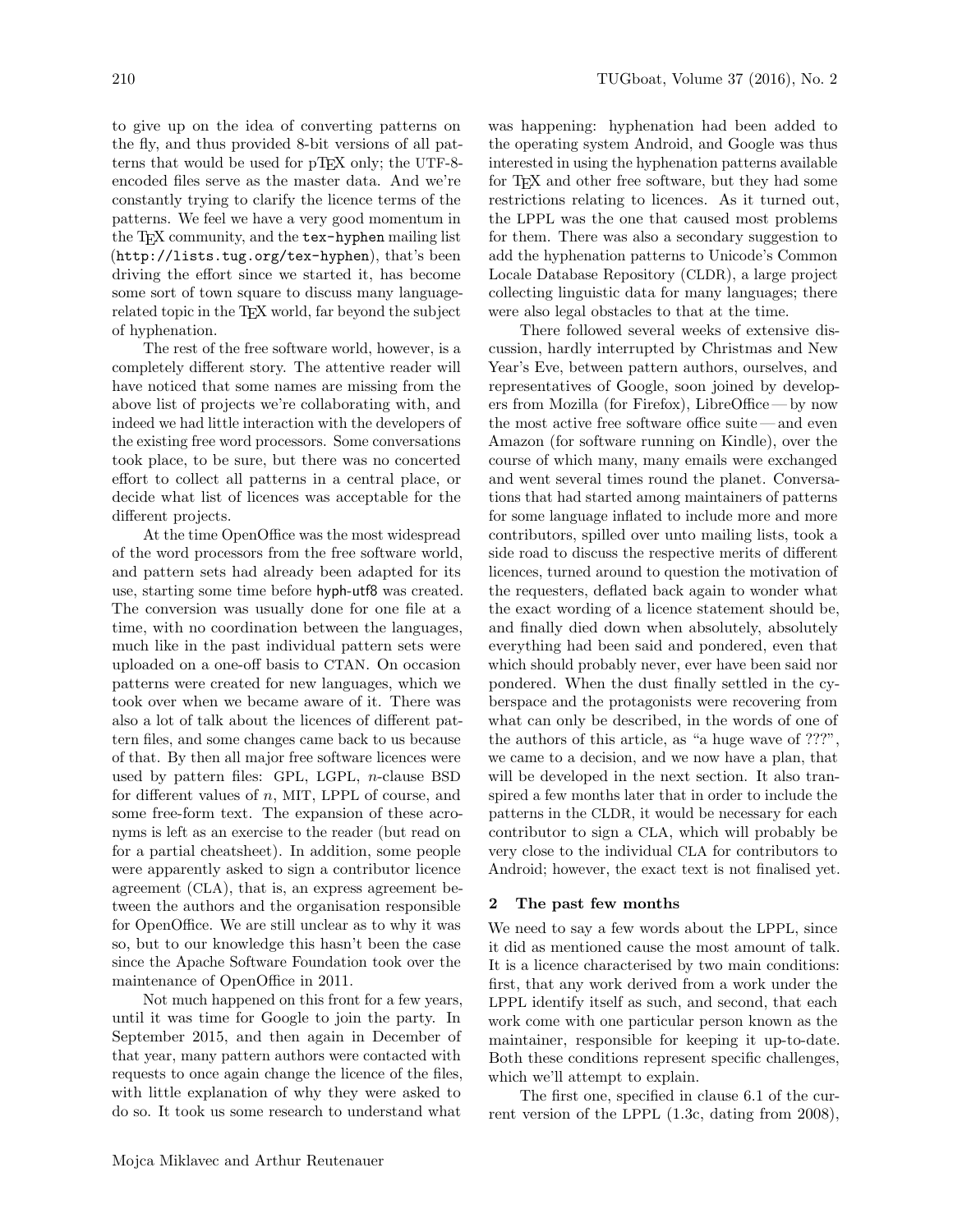is well-known to T<sub>E</sub>X users as it is equivalent to the condition under which Donald Knuth made TFX available: that any modified instance of the program that didn't fulfil a strict series of tests be given a different name. Earlier versions of the LPPL actually used a wording much closer to Knuth's (it changed with LPPL version 1.3 in 2003). This clause, however, is virtually unheard of outside the TEX community, and whenever external projects want to use hyphenation patterns that are placed under the LPPL, we need to do some education about the terms of the licence (who does that does not matter as long as a conversation is had, but in practice it often boils down to the two authors of this article). This may turn out harder than it looks, as we've experienced some resistance to that notion, that sometimes gets questioned or even ignored; we did for example have a discussion with a lawyer from a technological company who found the wording of the LPPL ambiguous and stated that it "imposes a lot of confused definitions of derivative works". This project rejected the LPPL based on its text alone. Even without such a strong reaction, the LPPL is generally frowned upon and pattern authors are thus often asked to make their files available under a different licence (to "relicense" them), the exact one depending on the project.

The reasons for third-party developers to request another licence are not only psychological: the identification condition of the LPPL, while seemingly simple to comply with, actually makes it incompatible with many licences. Roughly speaking, that's all the copyleft licences — those characterised by the requirement that any modification of the work they apply to be made available under the same conditions— such as the GNU General Public Licence (GPL) and Lesser General Public Licence (LGPL), or the Mozilla Public Licence (MPL). In these cases the patterns have to be relicensed under the copyleft licence, or a licence compatible with it, in order for the external project to be allowed to use them; it is not a matter of taste. This is one main reason for the multiplicity of licences, the other chief one being authors' personal preferences, although often they don't have strong opinions. Attempts to work around that incompatibility are known to not work; in at least one case we are aware of a project trying to incorporate patterns under the LPPL into copylefted code (by documenting the situation and giving proper credit to the original authors, of course), but we now understand this to be a violation of the LPPL.

For external projects, this is not such a problem in practice, however, as authors generally develop their patterns in the spirit of collaboration and open

access, and thus readily agree to make their patterns available under any alternative licence when asked. The one issue is logistical: it can sometimes be hard to contact some authors, and there are many external projects trying to have the patterns relicensed, which leads to the only case of reluctance we've experienced: on occasion an author will display a clear (and understandable) expression of frustration at being asked the same question over and over again — a situation named "relicensing fatigue" by a developer used to being on the other end of these conversations. It should be noted that in this situation the authors of this article have thus far been only passive, witnessing discussions between pattern authors and third-party projects.

The other chief condition of the LPPL is that each work placed under it should have a designated maintainer, the one person allowed to make changes without needing to change the identification of the work as per clause 6.1. By default it is the original author of the work, who may nominate another person when they are no longer willing or able to look after the work themselves.

The issue we're having with that condition is that we don't understand who is the maintainer of the pattern files in hyph-utf8: in our case, we are not the original authors of the patterns and we have not been appointed by them as maintainers (except in a few minor cases), but we are definitely the point people responsible for changes in hyph-utf8, whose core is a set of pattern files with new names. Who are thus the maintainers of the individual files? If it is the pattern authors, this would be a statement of fact that isn't true: the original authors are not the people allowed to make arbitrary changes to the file in hyphutf8; we are. If we are the maintainers, this would formally — deny the authors any say in their patterns (as they are packaged in major distributions). This is a serious problem in the application of the text of the LPPL.

In practice this doesn't actually make any difference: the pattern authors communicate with us in a number of ways, and since our job is only to package the files in a format amenable to T<sub>EX</sub> distributions, we usually adopt any change to the actual patterns straightaway; and on the other side, we collaborate with the core developers of said distributions to keep our package up-to-date with the latest requirements, such as for example when we had to devise a new encoding strategy for including the patterns in  $pTFX$ formats, or when a bug in X<sub>T</sub>T<sub>F</sub>X was revealed by the patterns at format-generation time in the development of TEX Live 2016. This is in our opinion the way it should be done: we volunteer our time to work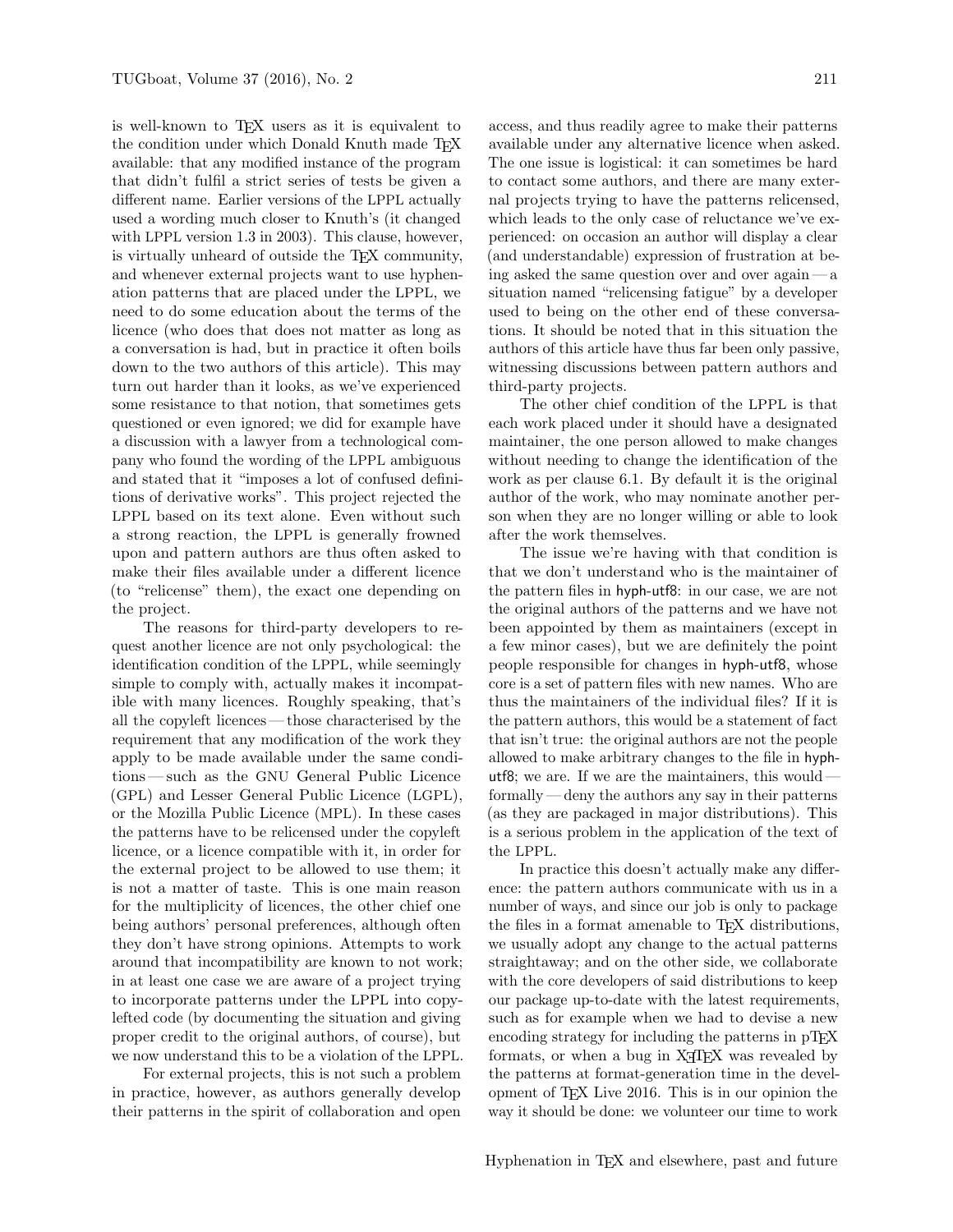on the low-level support of the patterns, and the authors volunteer theirs for the linguistic aspect; there doesn't need to be a formal recognition of these roles.

The notion of a maintainer thus brings no practical benefit while introducing theoretical problems that come to light during the post-apocalyptic discussions mentioned above. Two examples will serve to illustrate this fact: in one case, the author of a set of patterns under the LPPL had been asked to relicense their patterns. They seemed relatively willing to do that provided the relicensed files would only be used outside the TEX community, but showed some attachment to the idea that the original files should stay under the LPPL. They then finally stated "I will change the licence if and only if the TEX-hyphen working group allows me to" (meaning us). This is heartbreaking to us: we are not in the business of prescribing to volunteers how they should make their work available to the world; this should be entirely their choice. We are able to make recommendations, of course, but we have refrained as much as possible from interfering in other people's decisions. Since, however, our input was clearly called for at that point, we of course gave our "authorisation", without feeling entitled to do so.

The other situation was even stranger: in that case the original author had appointed a maintainer as they no longer felt in a position to look after the patterns. The maintainer was keeping a strict policy of no modification to the patterns and thus only added a few lines of comment to the file when they took over maintenance. This was before we started hyph-utf8, and when we did, we simply adopted the file with minor modifications. However, during the discussion about relicensing a few months ago, the maintainer, who had not contributed to the actual patterns at all, felt empowered to decide the terms of the new licence on behalf of the original author (who admittedly seemed a little confused by the situation), and then proceeded to dictate the exact comments we were to put in the file, and even the name of the file itself. This is of course not acceptable to us and we did our best to ignore the maintainer's whims.

These examples are cause for concern, because they show a certain amount of misunderstanding around the core conditions of the LPPL, on many authors' part (the two cases above are by far not the only ones); they also are a clear waste of everybody's time, caused solely by use of the LPPL.

It is thus clear to us that the LPPL is a poor choice for a project such as ours and we are going to change our policy and start recommending against it. We recognise its goals and want to achieve them too, which can't be through formal definitions of different

roles such as maintainer. In our case, this has no practical effect and generates too much confusion, as can be seen from the examples above. The correct way to proceed, in our opinion, is by fostering healthy discussions among all the parties involved, from package writers, to distributors, to end users. The situation for hyph-utf8 is of course special since the authors of this article are in some way an intermediary between package writers and distribution developers, but that only strengthens the need for close collaboration.

It has been suggested that since we're effectively responsible for all the patterns in T<sub>EX</sub> distributions it was also our role to defend their status under the LPPL and enforce it in other projects, if necessary. We don't agree. We're looking after hyphenation patterns and the licence shouldn't matter. What's more, the LPPL doesn't come with any procedure to enforce it, or any compliance team that could help track down violations and rectify them — contrary to other licences such as the GPL and the LGPL, where one can assign copyright to the Free Software Foundation (FSF), that also provides guidelines on how to investigate and remove suspected violations. In any case, that's a discussion we'd (much) rather not be part of, even if we're sometimes co-opted into it.

For that matter, we don't even have guidelines on what the desired level of stability for the hyphenation patterns is. There is no agreement on what type of modifications are acceptable, and depending on the language the authors may develop them actively, or not at all. We follow the changes while trying to be conservative for long-established pattern files (this is relatively easy to do since files of a certain age generally get few updates); but there is nothing to prevent someone from one day sending mass changes to decades-old patterns for a major language, and a difficult conversation will need to take place at that point: will we ignore the changes, or create a new file for the same language, or . . . ? We are willing to follow any reasonable policy that is agreed upon, but we can't make it ourselves: that clearly has to be done by the wider community.

In short, we want to ensure the best possible future for the patterns and this goes through collaboration with all the projects that are interested in developing them. If we kept strictly to the LPPL, this would create an artificial divide among the languages, separating those that can be shared with other projects and those that can't; inevitably the latter would tend to get less attention and become second-class citizens. We had already noticed that among the languages whose patterns had moved away